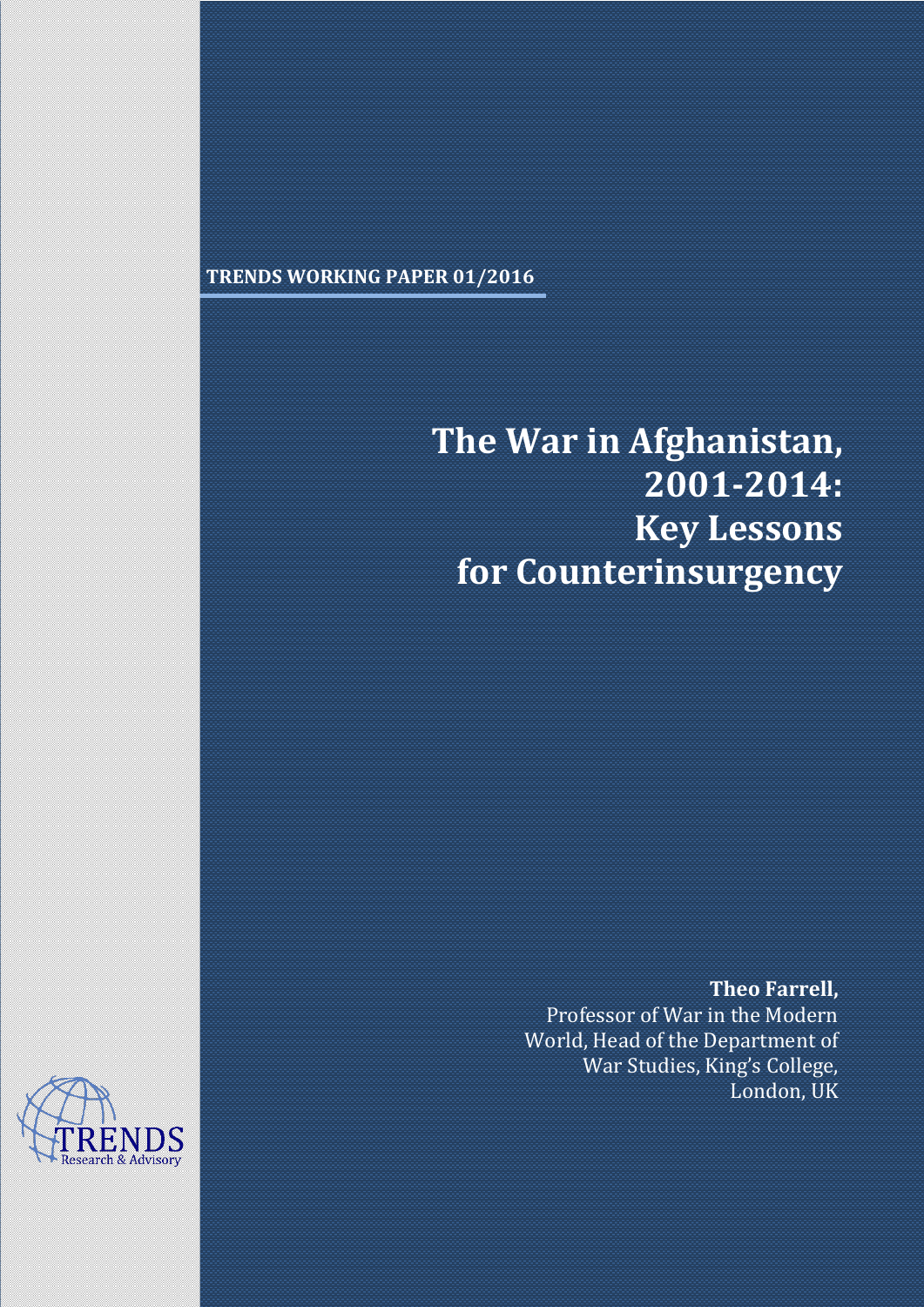TRENDS Research & Advisory is a progressive research center that aims to help improve policy and decisionmaking process through research and analysis. The conclusions and recommendations of any TRENDS publications are solely those of its author(s), and do not reflect the views of the Institution, its management, or its other scholars.

> P.O. Box 110450, Abu Dhabi, UAE [www.trendsinstitution.org](http://www.trendsinstitution.org/)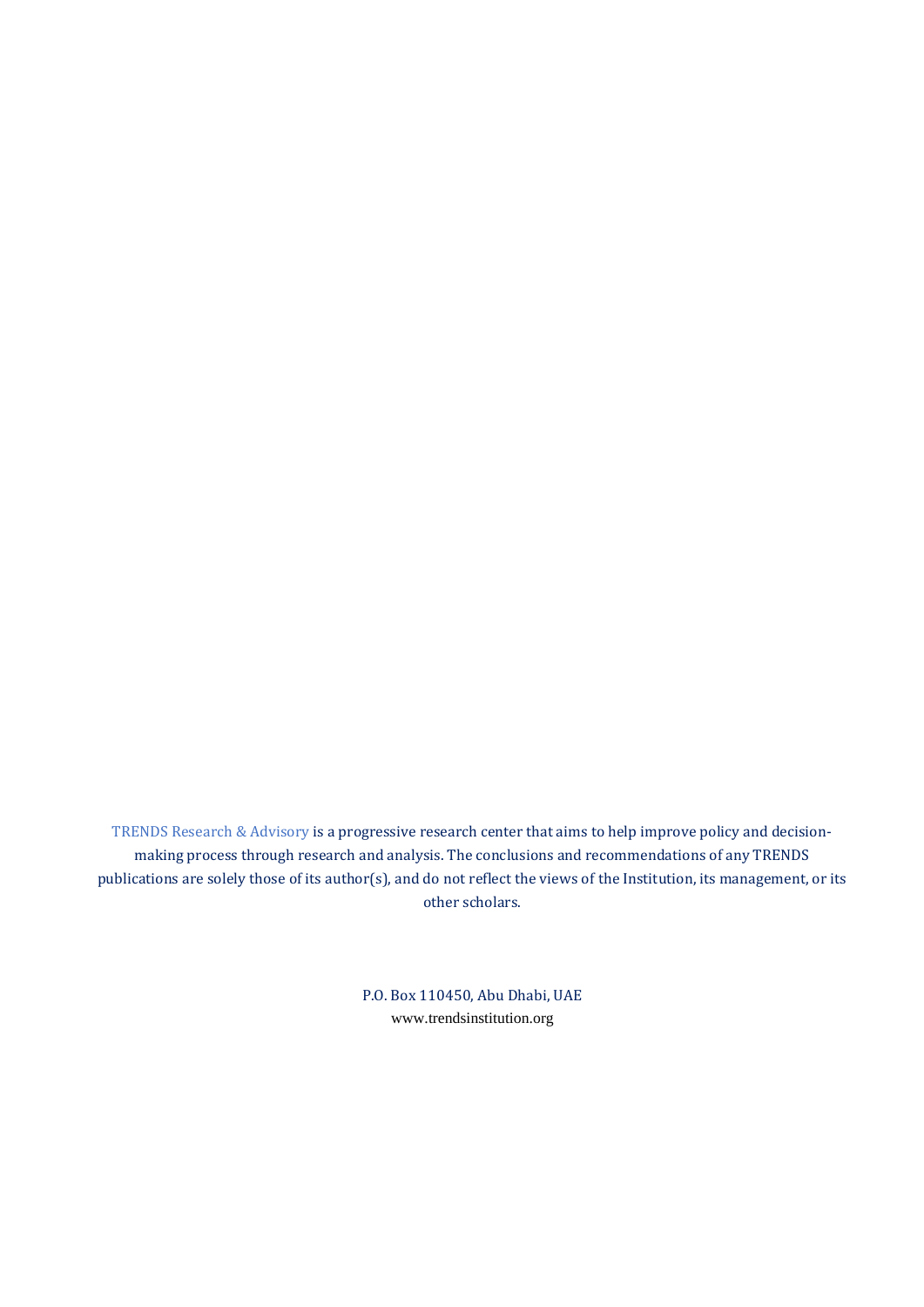

# **The War in Afghanistan, 2001-2014: Key Lessons for Counterinsurgency**

Theo Farrell, Professor of War in the Modern World, Head of the Department of War Studies, King's College, London, UK

> Paper presented at FUTURE SECURITY OF THE GCC FORUM EVENT 2015

> > *Organized by* TRENDS Research & Advisory

> > > *In cooperation with* King's College, London, United Kingdom

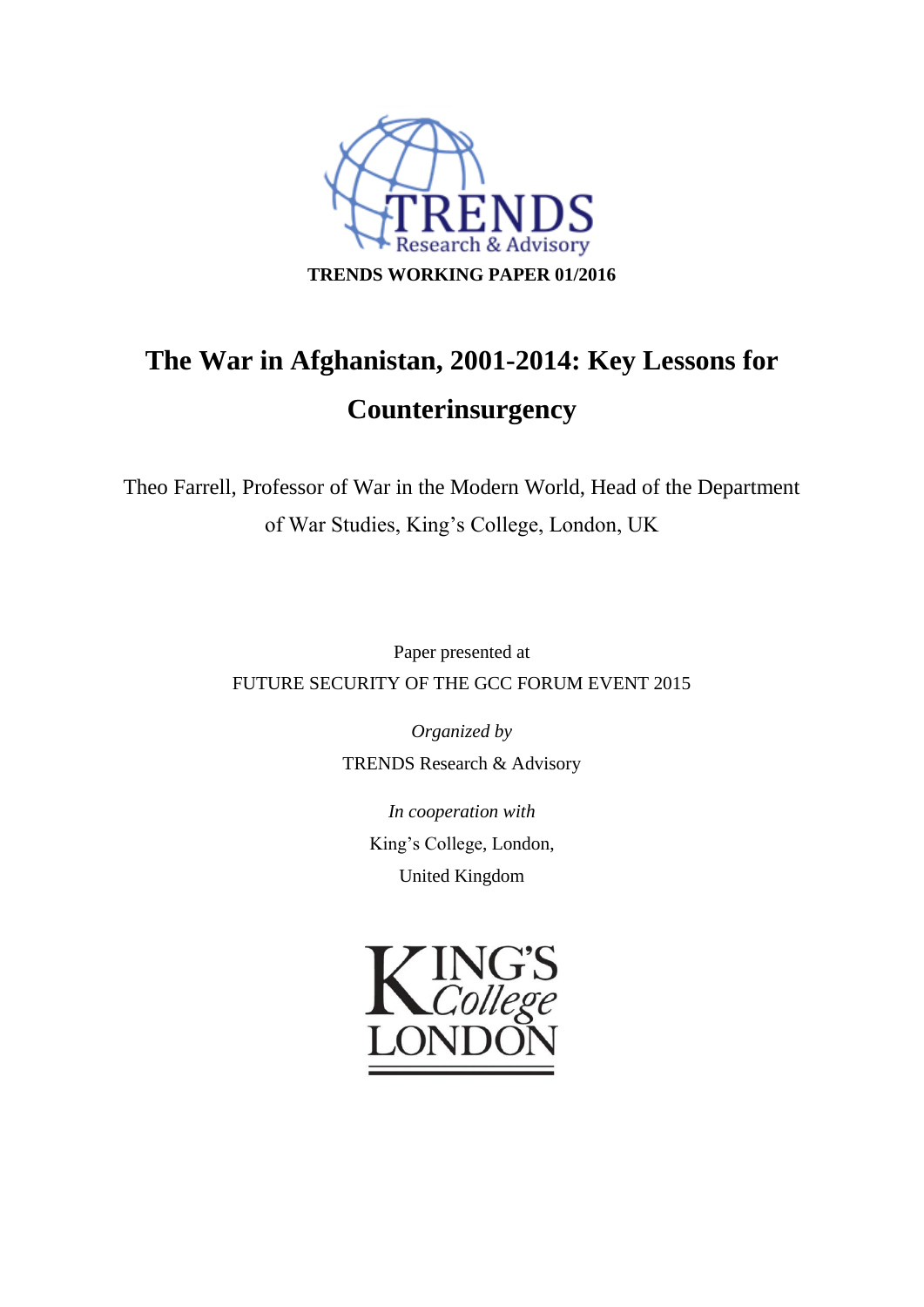#### **Introduction**

The West's war in Afghanistan from 2001-2014 is rich in lessons for any state or coalition of states that is intervening in a conflict in support of a host state and against an insurgency. In this respect, there are important lessons that are applicable, for example, for the Saudi-led coalition intervening in the Yemeni Civil War. This paper focuses on the campaign conducted by the International Security Assistance Force (ISAF) against the Taliban and in support of the Government of the Islamic Republic of Afghanistan (GIRoA) from 2006-2014. The paper begins by reviewing the situation leading up to 2006, which was of a country ravaged by decades of war. In 2002, following the overthrow of the Taliban regime, the international community undertook to help rebuild and secure Afghanistan; this proved to be a Herculean task. By 2006, the Taliban had returned to wage an insurgency against the new Afghan state and its western backers. The paper then identifies, and discusses in turn, the following four key lessons of the ISAF counterinsurgency campaign from 2006-2014:

- 1) Understand the 'object' and 'centre of gravity' of the campaign;
- 2) Develop an integrated civil-military campaign;
- 3) Focus on local governance;
- 4) Be prepared for peace talks with insurgents.

#### **Afghanistan at War, 1978-2006**

Afghanistan is a country shattered by war. It has been in a state of near-continuous armed conflict since a coup by Afghan communists in April 1978, resulting in very high levels of political violence and armed resistance by tribal communities in the conservative Pashtun rural heartland, and eventually leading to the Soviet invasion in December 1979. The mujahideen war against the Soviet Army plunged Afghanistan into a brutal decade-long war of attrition; the Soviets departed Afghanistan in 1989, having failed to defeat the mujahideen insurgency, and the client communist government they left behind fell three years later.<sup>1</sup> Afghanistan then experienced the darkest of times, when the country descended into civil war as the mujahideen parties fought for control of territory and the capital. Predation by warlords and armed groups against civilians was terrible, especially in the south and east. In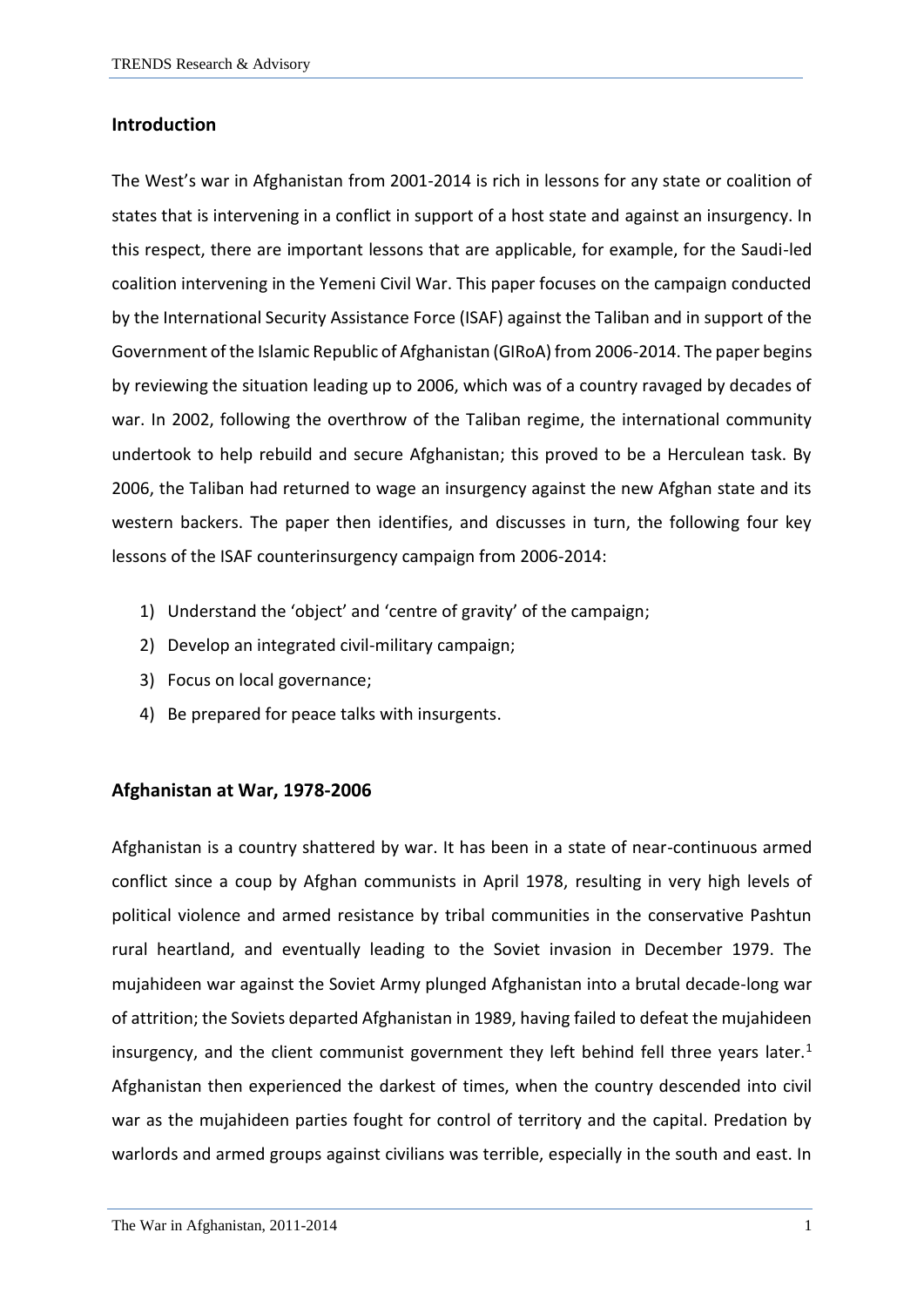this context, the Taliban emerged in Kandahar in 1994, and rapidly expanded across the country, as a movement dedicated to imposing Sharia law. An exhausted and weary people welcomed the order brought by the Taliban, however harsh their rule; the Taliban were also very effective at intimidating or buying off rival Pahstun armed groups. Within two years, the Taliban was in control of 90 percent of the country; only the Northern Alliance of Tajaki and Uzbek mujahideen groups held out against the Taliban.<sup>2</sup>

The Taliban did not invite Osama bin Laden to Afghanistan, rather they inherited him when they expanded eastwards and discovered him as a guest of one of the Pashtun warlords. They agreed to provide sanctuary to him as his terrorist organization, Al Qaeda, provided material support, including funds and a steady stream of well-trained foreign fighters for the northern front. This was to prove a critical mistake. On 11 September 2001, Al Qaeda launched a coordinated series of terrorist attacks against four targets in American, destroying the World Trade Centre in New York and damaging the Pentagon in Washington DC. America's retribution was not long in coming. On 7 October, US warplanes started to bomb Afghanistan, and US spies went in to link up with and support the Northern Alliance. US special forces followed, and with American support, especially US airpower, the Northern Alliance were able to overrun Taliban defensive positions. The United States also supported the return of anti-Taliban Pashtun warlords. By the end of the year, the Taliban and their Al Qaeda allies had been comprehensively defeated.<sup>3</sup>

There followed a period of state building in Afghanistan from 2001-2005. Unlike the war to defeat the Taliban, which was US-led with some military support from Britain and Canada, the effort to rebuild and stabilize Afghanistan was a wholly international effort. At the Tokyo conference in 2002, the international community pledged five billion dollars of development assistance for Afghanistan, and a lead nation framework was adopted giving different states the lead responsibility for supporting key areas of state building; the United States for developing the Afghan army, Germany for developing the Afghan police, Italy for the judicial system, Japan for disarmament and demobilization of the various non-state armed groups, and Britain for counter-narcotics. Progress was slow to pitiful in all these areas and, with the exception of the United States, the international partners proved quite incompetent as lead nations for their respective areas of development. Adding to the problem, by this stage US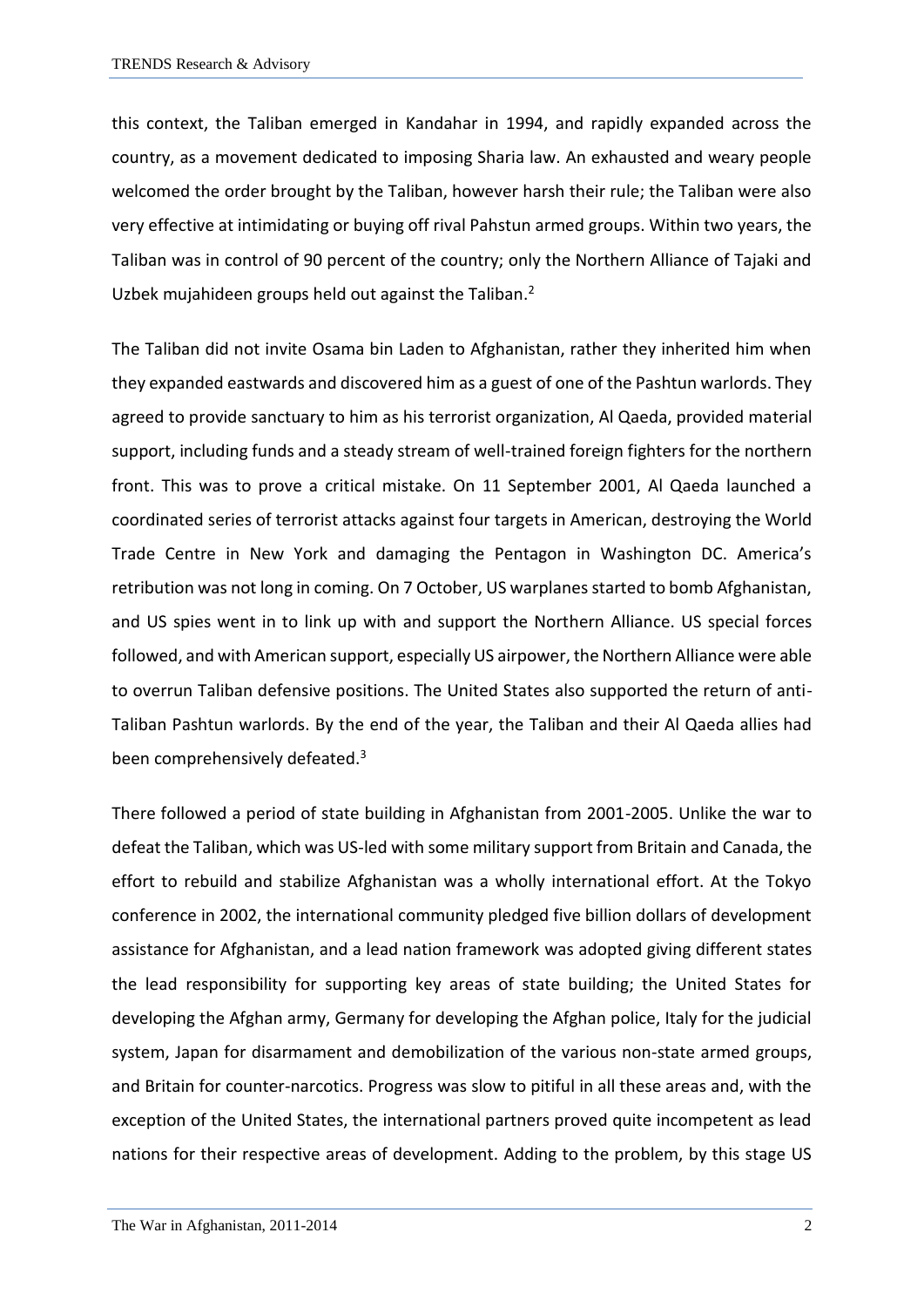attention had already turned to the impending war against Iraq; as early as November 2001, US Central Command was instructed to develop the war plan for Iraq.<sup>4</sup>

The international community failed to take charge of the development of Afghanistan. In particular, alarmingly slow progress was made in developing the Afghan security forces, both in terms of number and quality. The new Afghan leader, Hamid Karzai, had little choice but to bring the old mujahideen warlords into government as provincial governors and chiefs of police; this was the only way to extend the writ of government beyond Kabul and to avoid a return to civil war. However, it meant that in many areas the very warlords that the Taliban had rose up to dispose for preying on civilians, now returned to power. This led to many rural communities turning against the new government. US counter-terrorism operations made matters worse, as these resulted to many innocent people being imprisoned and abused by US and Afghan security personnel; the US also offered bounties for Taliban leaders, and this made it impossible for the Taliban to reconcile with local elders and remain in Afghanistan.

> *There is no example in history of a counterinsurgency campaign that is successful when the insurgency is supported by a neighbouring state.*

This set the scene for the return of the Taliban from 2004 onwards; vanguard teams infiltrated into districts and laid the groundwork for large groups of Taliban to return to rural districts across southern Afghanistan in 2005-06. Many Taliban leaders and groups returned from refugee camps just across the border in Pakistan, with weapons, training and advisors provided by the Pakistan intelligence service. Thus by 2006, the Afghan government was facing a full-blown Taliban insurgency across the south and east of the country.<sup>5</sup>

This, then, provided the strategic and operational context for the ISAF counterinsurgency campaign. Afghanistan was (and remains) an ethnically divided country, with a highly corrupt government that was failing in large parts of the country to provide security and basic public services. In many rural areas, the 'government' that ISAF sought to protect was the local predatory warlord, and the 'police' who ISAF were operating alongside was his militia who extorted and abused the local population. Complicating matters was the porous border with Pakistan, and Pakistan material support to the Taliban, which ISAF was unable to do anything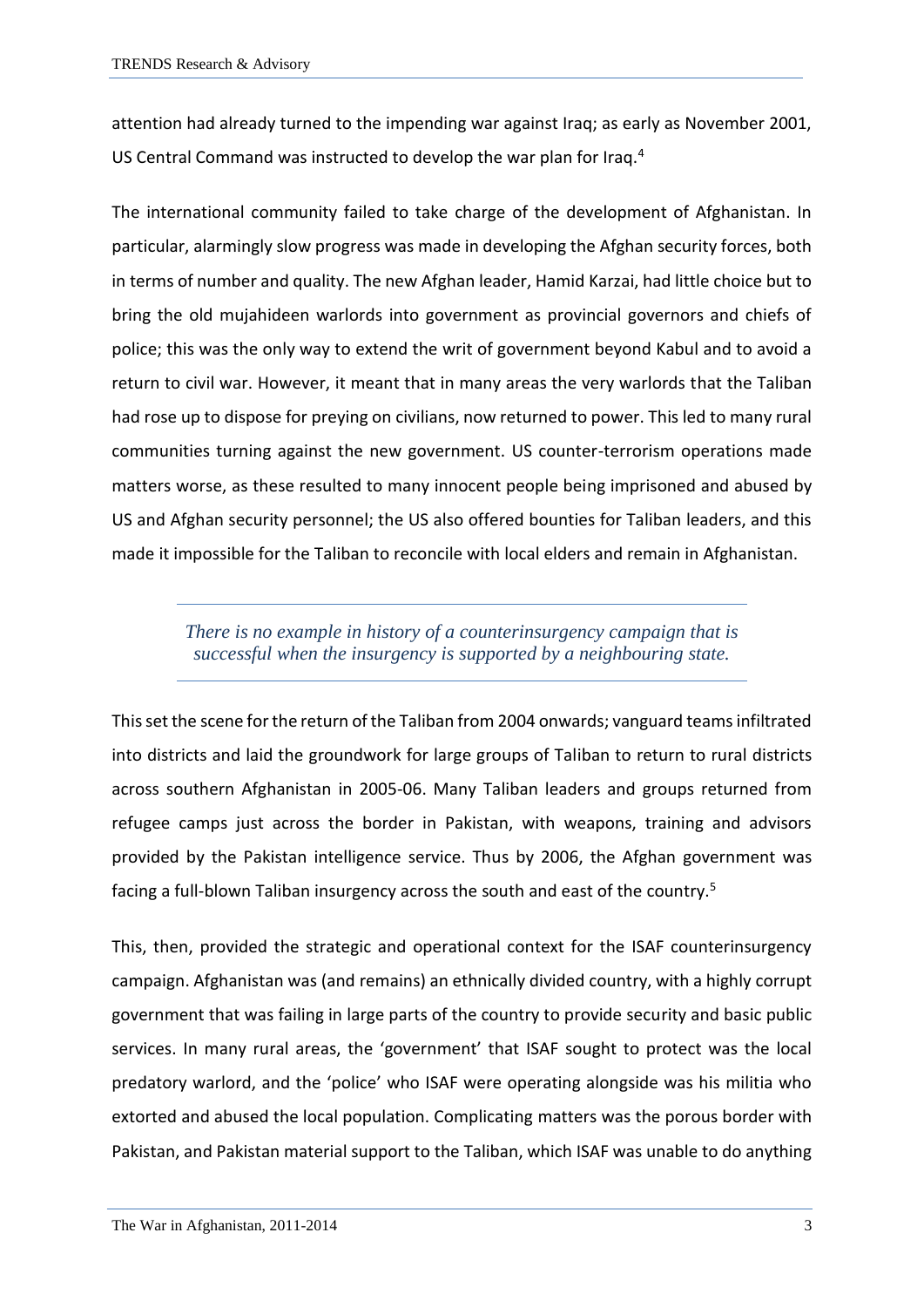about. There is no example in history of a counterinsurgency campaign that is successful when the insurgency is supported by a neighbouring state.

#### **The ISAF Counterinsurgency Campaign, 2006-2014**

ISAF had started off in December 2001 as a British-led mission to secure Kabul. In 2003, the North Atlantic Treaty Organization (NATO) took over responsibility for generating the headquarters and forces for ISAF, and in 2004 NATO agreed to expand ISAF beyond Kabul to provide security in the provinces of Afghanistan, starting with the more secure north and west of the country, expanding in 2006 to the more conflict prone south and east; ISAF created five regional commands (RC) to manage the war, RC-North led by the Germans, RC-West led by the Italians, RC-East led by the Americans, and RC-South led in rotation by the British, Canadians, Dutch and Americans. The ISAF mission was NATO's first overseas mission involving combat operations and was a key test of the alliance's role as a global security actor. For most NATO member states, it involved the longest and most intense military campaign since World War II. The Afghanistan campaign has had a profound impact on NATO militaries, especially on doctrine and thinking regarding the conduct of military operations. Four key lessons, in particular, stand out.

#### *Lesson 1: Understand the 'object' and 'centre of gravity'*

In military doctrinal terms, the 'object' is the thing that war is being fought over, and the 'centre of gravity' (CoG) is the key thing that will 'unlock' success in a military campaign. In conventional war, the object is territory, specifically to seize and hold territory, and the CoG is defeat of the enemy's forces. Things are very different in counterinsurgency. The object is not territory, as insurgents will operate across ground that they may hold, that may be contested, and the government side may hold. Instead, the object is the people, specifically to secure the population from intimidation and danger, and thereby win their support for the government side. Defeating enemy forces is not the CoG because insurgent groups will usually avoid direct battle against state forces (which invariably are more powerful) and often therefore insurgents will hide amongst the population. Excessive use of force to root out and destroy insurgents that are operating amongst the people risks alienating the population, and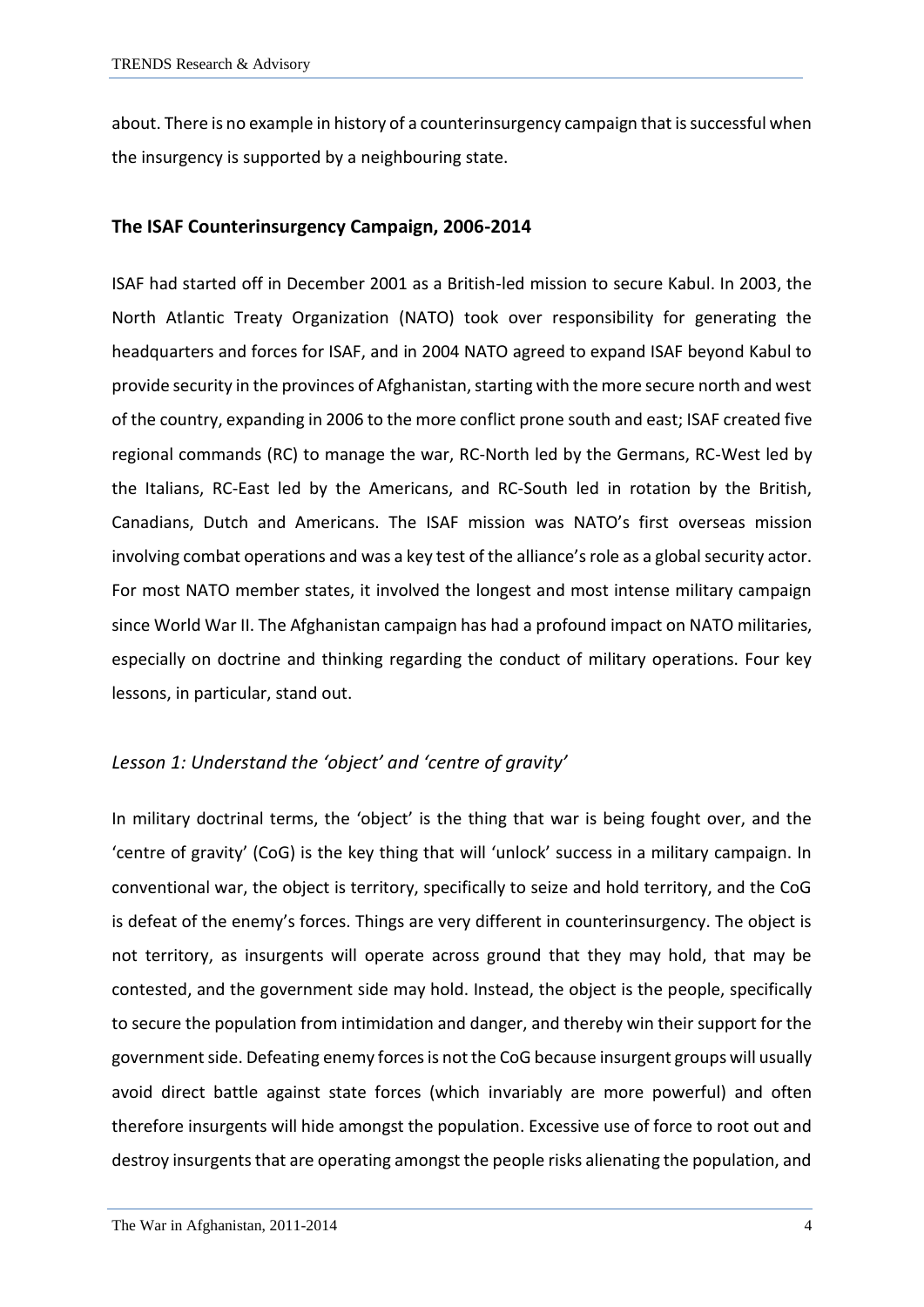turning them against the government. Thus, a counterinsurgency campaign focused just on military action against insurgents can often end up generating more insurgents. Accordingly, it has long been understood that a counterinsurgency war is mostly about political activities; as the French expert, David Galula, noted 'revolution war is 20 per cent military action and 80 per cent political' and so any campaign to counter an insurgency must reflect this kind of ratio. $6$  Counterinsurgency doctrine has therefore traditionally identified the CoG to be 'winning the hearts and minds' of the population.

From 2006 to 2008, ISAF conducted a remarkably conventional war focused on defeating the Taliban through military operations. The ISAF commander who led the expansion of NATO forces to the south and east of Afghanistan, British General David Richards, understood the importance of developing government capacities and improving public services both at the national and subnational levels, in order to connect people with the Kabul government. All the same, much of his energies went into leading a major military offensive (called Operation *Medusa*) to clear Taliban forces out of Kandahar province. Similarly, the national task forces – British in Helmand, Canadians in Kandahar, Dutch in Uruzgan in RC-South, and the Americans in RC-East – all focused on conducting combat operations against insurgents. The British experience is instructive here. From 2006 on, Britain committed a brigade-sized task force to Helmand, with each deploying on a six-month tour. The first three task forces led in turn by 16 Air Assault Brigade, 3 Commando Brigade, and 12 Mechanised Brigade, each tried to militarily defeat the Taliban. Analysis of the brigade plans shows that in each case the command staff understood the importance of supporting the delivery of public services by the provincial government, but given the intensity of the armed insurgency in Helmand, the brigades felt that they had to focus on fighting the insurgents. The result was months of pitched battles in the northern districts of Helmand, as British forces relied on airpower and artillery fire to keep insurgents from overrunning their bases, causing heavy damage and civilians to be displaced from several district centres. The British campaign in Helmand changed in 2007-08, with the deployment of a task force led by 52 Brigade that was far more focused on securing the population and supporting the provincial government. Thus, the new brigade commander banned insurgent body counts as a metric of success, and he deployed units to districts for the duration of the tour so they could build up relationships with local communities. 7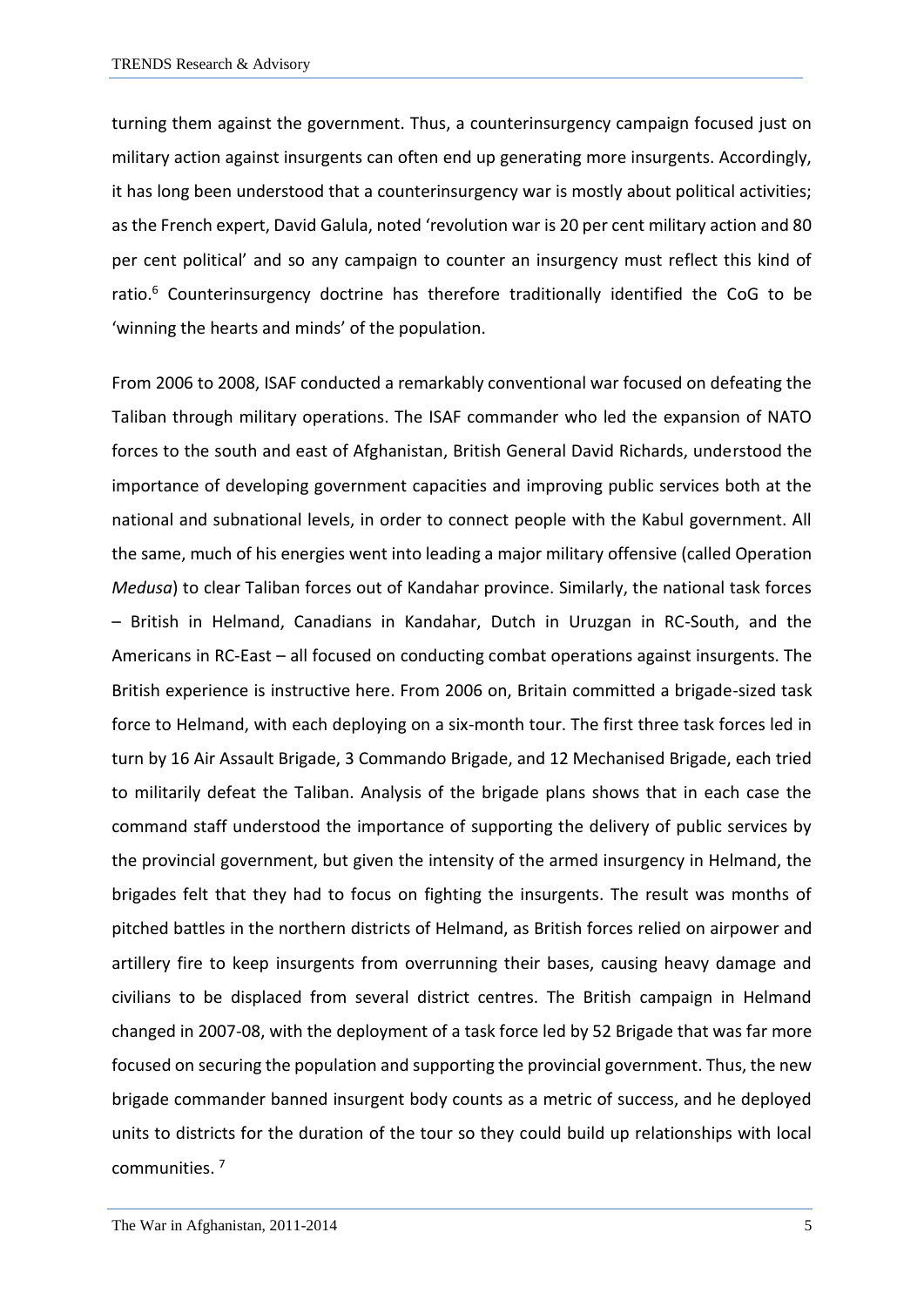However, the mindset remained very conventional in ISAF Headquarters under Richards' successors, US General Dan McNeill followed by US General David McKiernan. It took the appointment of a new US President in 2009, Barak Obama, to change this. The Obama team was not at all impressed with McKieran's leadership, believing the war to be 'on autopilot', and he was relieved of his command. In his place was appointed the man who had led the US special operations campaign in Iraq and was a proven innovator, General Stanley McChrystal. In his confirmation hearing before the Senate Armed Services Committee in June 2009, McChrystal noted that 'central to counterinsurgency is protecting the people.' He emphasized:

"This is a critical point. It may be *the* critical point. This is a struggle for the support of the Afghan people. Our willingness to operate in ways that minimize casualties or damage, even when doing so makes our task more difficult, is essential to our credibility. I cannot over-emphasize my commitment to the importance of this concept."

Hence, he elaborated, 'although I expect stiff fighting ahead, the measure of effectiveness will *not* be the number of insurgents killed, it will be the number of Afghans shielded from violence.'<sup>8</sup> As part of his a new 'population-centric' counterinsurgency campaign, McChrystal issued new restraints on the use of force by ISAF and encouraged ISAF troops to show 'courageous restraint' when conducting military operations near or among civilians.

#### *'central to counterinsurgency is protecting the people.'*

This is not to suggest that major combat operations have no place in counterinsurgency, nor indeed that ISAF under McChrystal stopped trying to inflict military defeats on the Taliban. Combat operations are necessary in counterinsurgency in order to create the security necessary for state government to function, and in order prevent insurgents from establishing shadow government and winning over local support. $9$  This was clearly understood by the McChrystal command. Moreover, ISAF combat operations increased under McChrystal as the United States poured more troops into Afghanistan under President Obama. However, McChrystal appreciated the critical importance of conducting operations in such a way as not to create yet more insurgents, and that the purpose of military operations was to enable the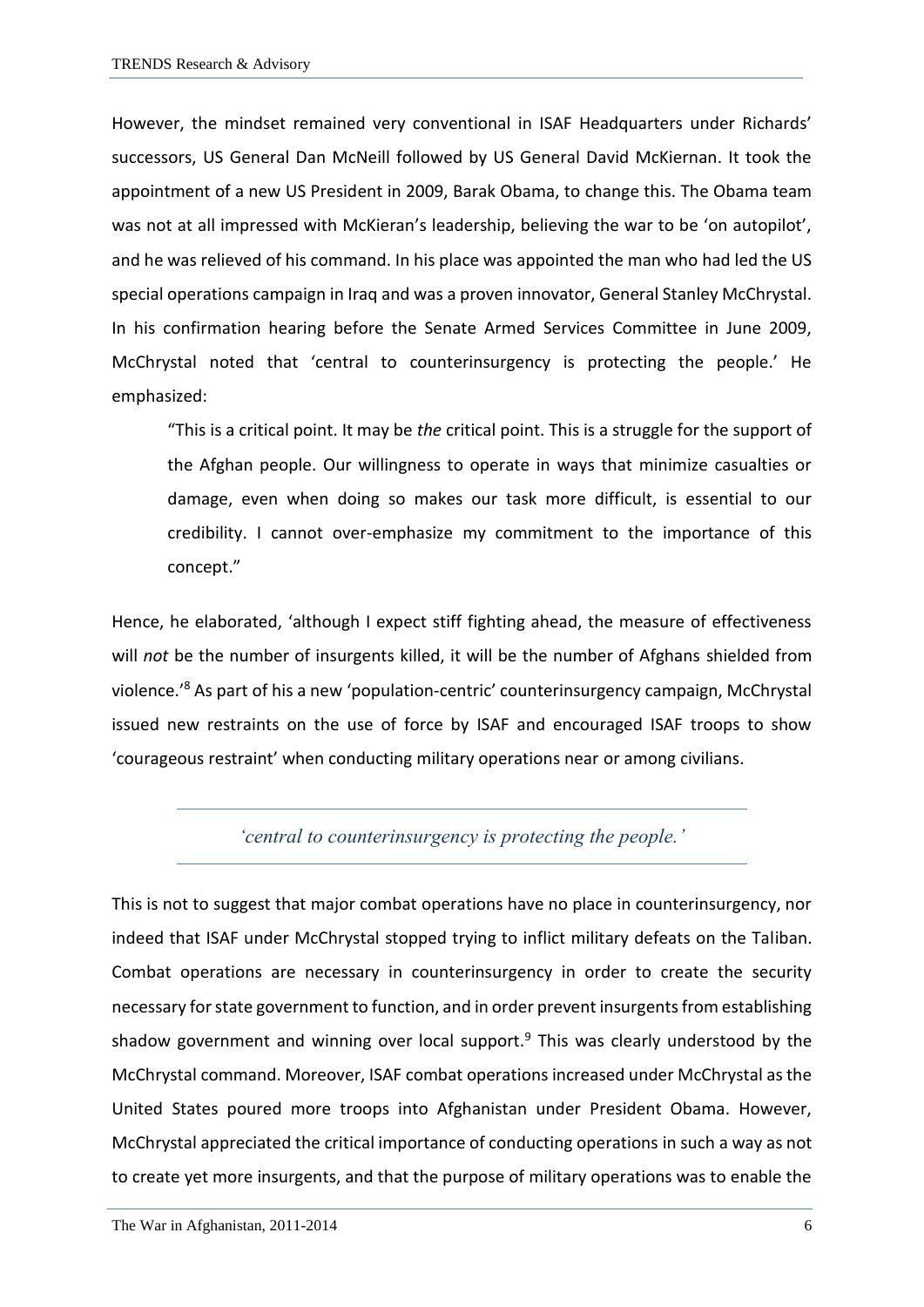Afghan government to deliver services and connect with the people. Thus in the two major ISAF offensives in RC-South in 2009-10, Operation *Moshtarak* in Helmand and Operation *Hamkari* in Kandahar, huge effort was put into minimizing the risks to civilians, and combat operations were rapidly followed by measures designed to improve the presence of government and the delivery services on the ground, albeit with mixed results.<sup>10</sup>

Between 2007 and 2009, the British military began to develop a new approach to military operations in counterinsurgency that emphasized the importance of 'influence' – that is to say that the purpose of military activities was to achieve influence with respect to opponents (either to deter or coerce opponents) and with the host nation and civilian population (e.g., reassurance). Achieving influence may involve 'kinetic' activities (i.e., combat operations), but the purpose of this new approach was to emphasise 'kinetic' activities that military forces could engage in to achieve the desired effects without risking collateral damage and alienating locals. Thus, a military show of force  $-$  such as a flyover by a ground attack jet  $$ might be sufficient to deter an insurgent attack and would be preferable to dropping a 2,000 lb bomb. 52 Brigade was the first British brigade to experiment with this new approach in Afghanistan, creating company-level non-kinetic effects teams (called NKETs) as well as an influence cell within the brigade headquarters. This new emphasis on 'influence' was subsequently codified as the 'Central Idea' in UK joint military doctrine on stabilization operations, and was also highlighted in British Army doctrine on counterinsurgency.<sup>11</sup>

#### *Lesson 2: Develop an integrated civil-military campaign*

Ultimately, defeating an insurgency depends on delivering security and public services for the population, so as to persuade them that they are better off supporting the government than the insurgents. This leads onto the second key lesson concerning the importance of integrating the civilian and military lines of operation in any counterinsurgency campaign. Following correct analysis of the object and centre of gravity, the primary purpose of military operations should be to support the establishment of legitimate government, the development of infrastructure, and the delivery of public services. It is possible, likely even, that in the early stages of a counterinsurgency campaign it will be necessary to focus military operations on defeating insurgents in order to create sufficient minimum security conditions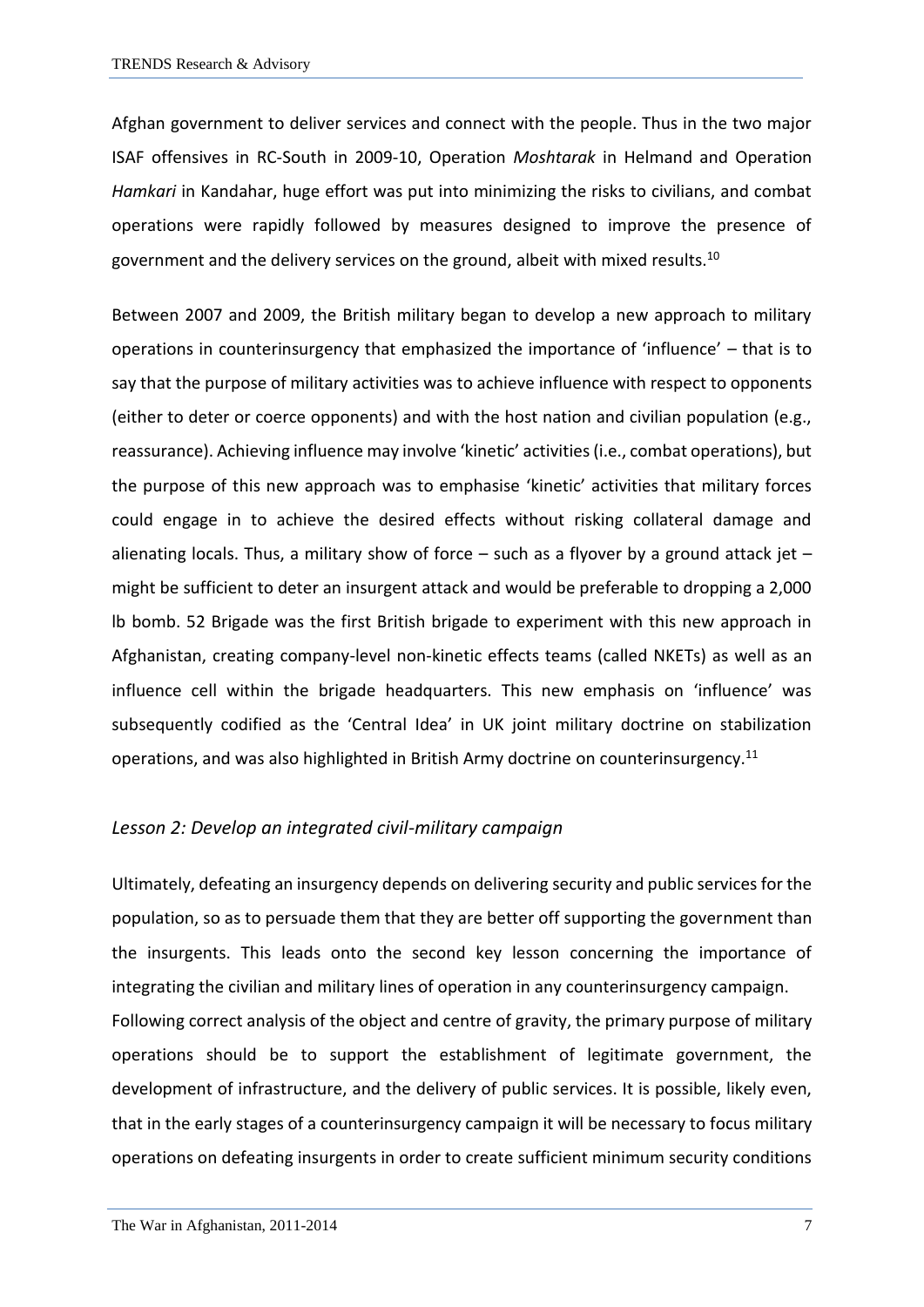for the conduct of civilian operations. This was certainly ISAF's experience when it expanded to the south of Afghanistan in 2006, and the Taliban responded by surging forces from Pakistan into Kandahar and Helmand provinces. US forces in Afghanistan and ISAF responded with counter-offensives designed to signal resolve and prevent the Taliban from threatened Kandahar City.<sup>12</sup> Once minimum security conditions are established, then military forces play many vital roles in providing security, planning and logistical support to civilian operations.

## *The primary purpose of military operations should be to support the establishment of legitimate government, the development of infrastructure, and the delivery of public services.*

This notion is not exactly new for the British Army. Throughout its long counterinsurgency campaign in Northern Ireland (from 1969 to 2007), the British Army's role was to provide military support to the civilian powers. In this arrangement, the civilian authorities were the *supported* arm of the campaign, and the military were the *supporting* arm. Similarly, the United Nations Protection Force (UNPROFOR) II operation in Bosnia from 1992 to 1995, the UN High Commission for Refugees (UNHCR) was the lead agency. The peacekeeping forces provided by a coalition of nations, with the largest and most military contingents from Britain and France, acted in support of UNHCR operations to provide humanitarian relief to civilians trapped in the middle of the conflict. In both these cases, however, military support to civilian efforts was limited in scope. In Northern Ireland, it was limited to supporting the Royal Ulster Constabulary, and in Bosnia, it was limited to escorting aid convoys and patrolling designated areas, and only latterly to taking military action to deter attacks against UNPROFOR and civilians.<sup>13</sup>

It was increasingly evident that state fragility and civil wars were emerging as significant security problems for western states in the post Cold War world. This, combined with the emerging state practice of humanitarian intervention, meant that there was growing political pressure in the west for military intervention to help stabilize failing states and do something for civilians trapped in conflict.<sup>14</sup> This in turn meant that western militaries had to prepare to operate alongside a range of civilian partners and amongst civilian populations, and to support broader range of tasks that they had hitherto undertaken.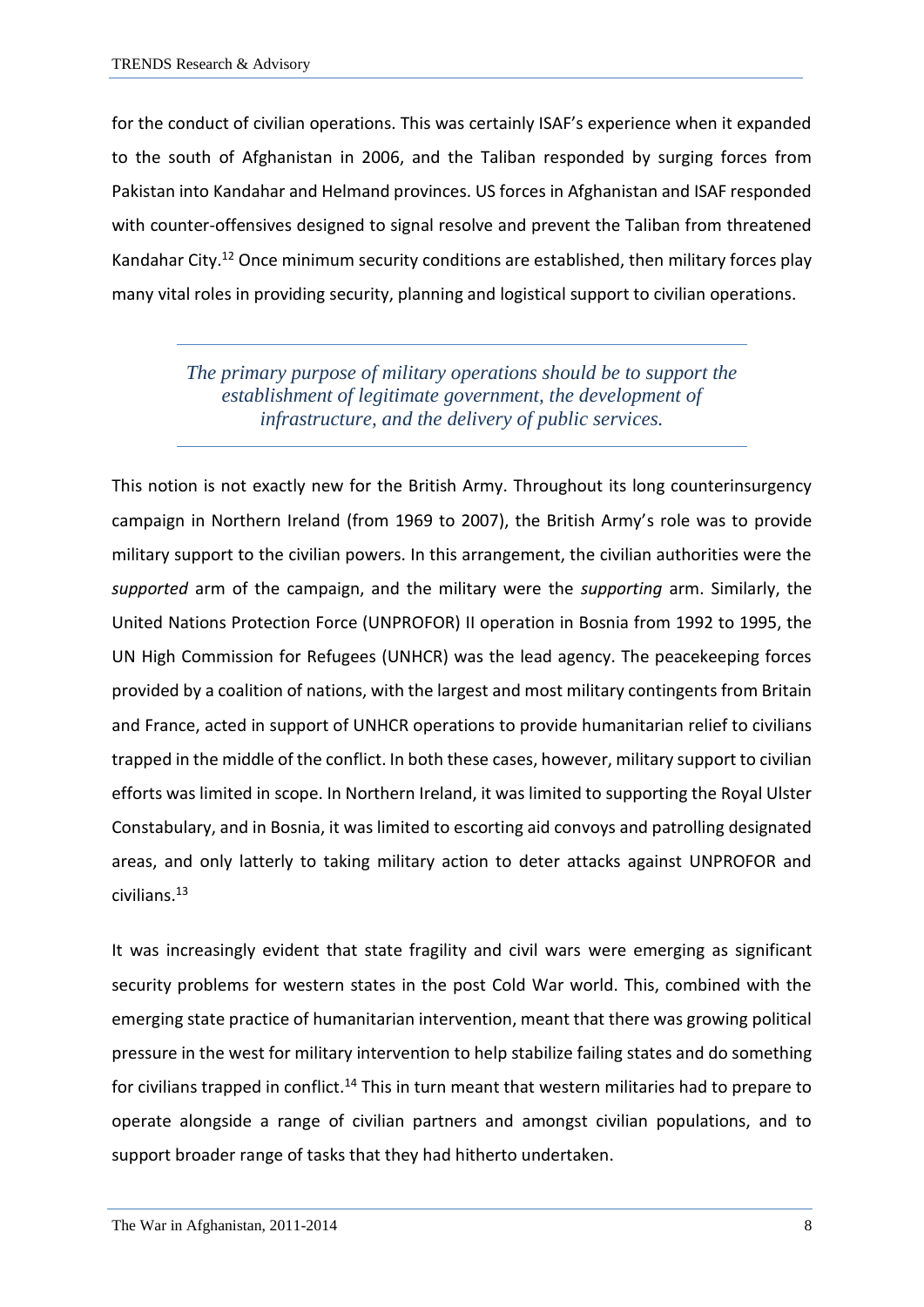This more ambitious approach to civil-military cooperation was retarded by the usual bureaucratic politics and inter-departmental competition that hinders cross-government activity in most countries, compounded by the differing cultures of the military and civilians in government. For civilians, the military literally spoken a different language, which they did, peppered with military acronyms and doctrinal terms that were meaningless for civilians. An added problem was the natural distrust of aid workers towards militaries of any side or nation; since the Department of International Development (like similar departments in other countries) recruited many staff from the aid sector, this was not an insignificant problem since, as Bosnia suggested, the military and development officials would have to find a way to work together.

In 2006, the UK military produced a 'discussion note', laying out a new framework for civilmilitary cooperation, which it called the 'Comprehensive Approach.' Essentially this involved integrating all lines of operation  $-$  diplomatic, development and military  $-$  in a coherent approach to a campaign.<sup>15</sup> The Comprehensive Approach failed to gain traction in wider UK government as it was rejected as a 'military idea.' In spite of the failure to produce a more joined-up approach in central government to civil-military cooperation, there was gradual progress on this front on the ground in Afghanistan.

In Afghanistan, Provincial Reconstruction Teams (PRTs) became the main platform for civilmilitary cooperation. The British established one of the first PRTs in Mazar-e Sharif in northern Afghanistan in July 2003 and staffed by around 100 troops from the Royal Anglican regiment, supported by a number of SAS reservists; a smaller, 50-strong British PRT was set up in Maymaneh, the capital of nearby Faryab province, in May 2004. There was no civilian presence in these early PRTs, which focused on supporting demobilization and disarmament of the warlord militia in northern Afghanistan. In contrast, the British-led PRT established in Helmand was designed from the beginning as a civilian-lead organization, and to have a broad remit to support the development of sub-national government, infrastructure and public services in Helmand. Initially small, the PRT grew to well over 100 hundred civilian staff by 2008 drawn from the British Foreign Office, Department of International Development, and Ministry of Defence, as well as a small number of US and Danish staff. Eventually the number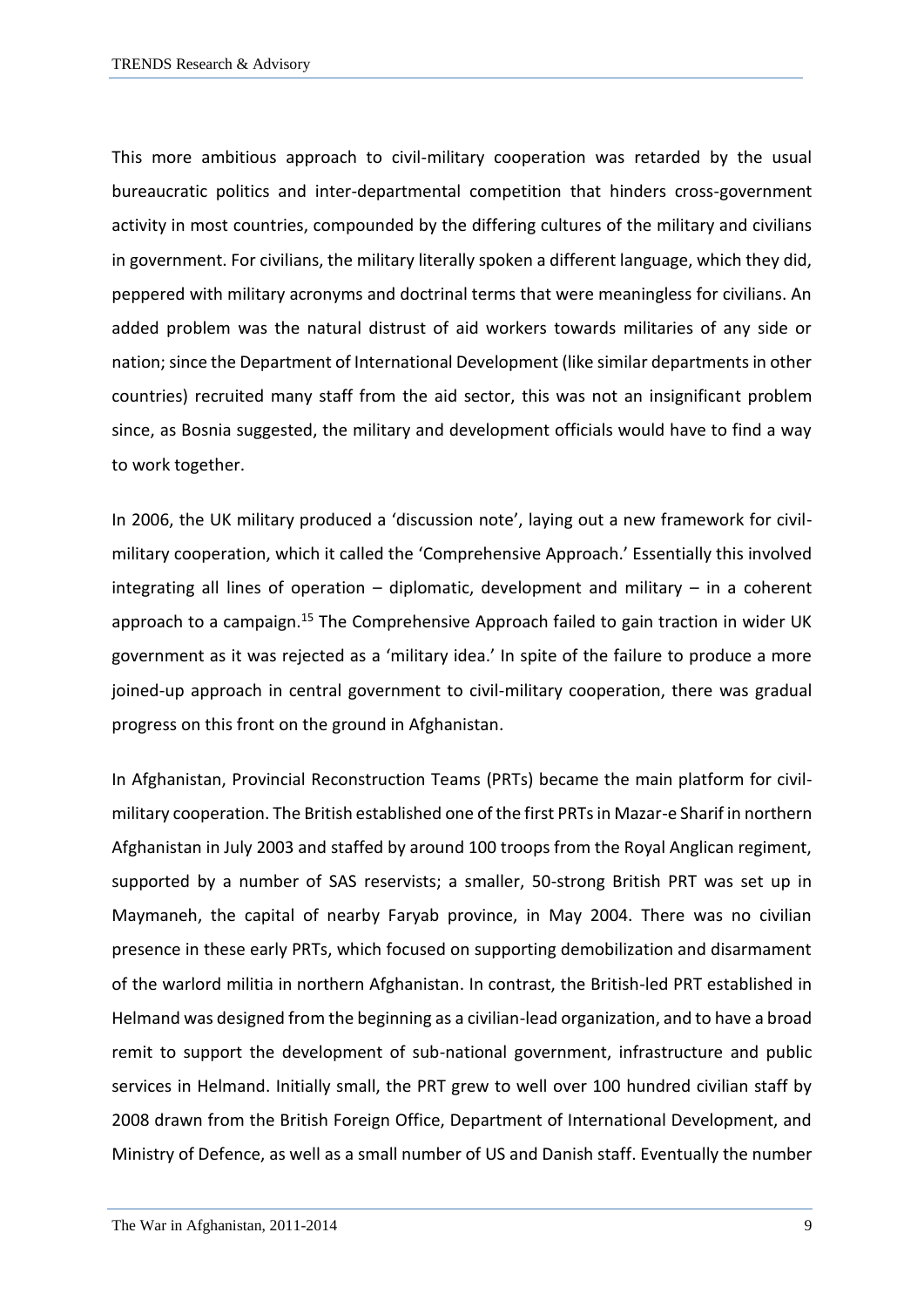of PRTs in Afghanistan grew to 26, covering most of Afghanistan's 34 provinces; half were American, and the rest were national PRTs from NATO countries including Canada, Netherlands, Germany, Italy, and France. Unlike the British PRT, all the rest were military led, but all had substantial numbers of civilian political officers and stabilization advisors drawn from respective foreign services and international development ministries. Moreover, like the British PRT, all had broad responsibilities for supporting the development of government, infrastructure and services in their respective provinces.

In was pressure from the field and not pressure from Whitehall (the seat of UK government) that resulted in improved civil-military cooperation in Helmand. Initially cooperation between the UK military task force headquarters and the British PRT was poor. But it improved overtime with the task force headquarters moving from Camp Bastion in the Helmand desert to the provincial capital, Lashkar Gah, were the PRT was based; from 2008, the task force planning cell moved right into the heart of the PRT, further improving civil-military integration. As more civilian stabilization advisors were deployed on the ground in Helmand, another important development was the creation of civil-military District stabilisation teams from 2009 on, bringing together civilian advisors and military personnel assigned specifically to support development activities.<sup>16</sup>

This significant improvement between the British task force and PRT was not matched with improvement in the coordination between civilian and military actors at the campaign level. A major problem that dogged the entire international effort to rebuild and stabilize Afghanistan was the sheer plethora of civilian agencies – international, government, and nongovernmental – operating in the country, and related to this, the failure to coordinate national donor programmes. This made it nigh on impossible to achieve unity of effort in the campaign. Thus, whilst unity of command and effort did greatly improved with the creation under General McCHrystal of a new three-star headquarters to run the war, ISAF Joint Command, unity of command was non-existent and there was no improvement in unity of effort on the civilian side. Thus, in Helmand in 2010, the US Marines Command, the US Embassy's Regional Platform, and the British PRT, were actually competing with each other through their various development programmes when they should have been coordinating and cooperating.<sup>17</sup>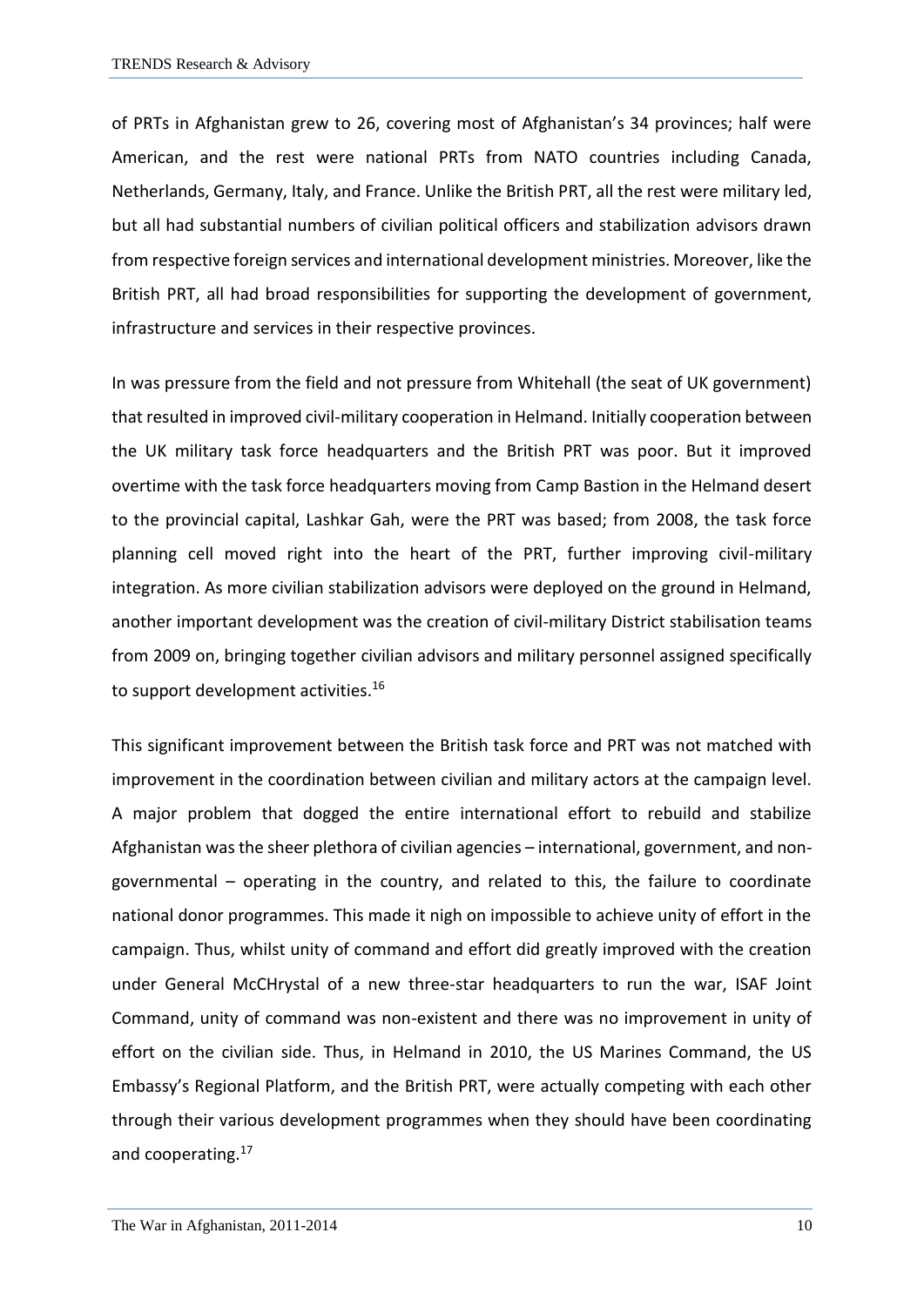#### *Lesson 3: Focus on local governance*

Insurgencies are built on local grievances towards those in power, and it follows therefore that improving local governance is critically important to the success of any counterinsurgency campaign. This is clear in the Afghan case. Indeed, the Taliban rose to power in the mid 1990s in response to the abusive and predatory rule of warlords in Kandahar. Equally, popular disillusionment with the return of the warlords under Karzai, which aggravated old tribal rivalries, provided fertile ground for the Taliban to return from 2004 on. Outside assessments of the Afghanistan war have created a binary view of the conflict as between the legitimate Afghan government and its international backers on the one side, and the Taliban and its terrorist allies on the other. Such a view distorts the reality of the conflict, which is actually of hundreds of local level rivalries and violent disputes, where local parties attach themselves to either the government or the Taliban side, and gain legitimacy and resources from some an attachment.<sup>18</sup>

At the same time, it is all too clear that the Taliban is a hierarchical movement, and that there has been and remains a centrally directed military campaign by the Taliban against the government, just has the Afghan security forces are conducting an overall campaign, as was ISAF up to the end of 2014. In addition, the Taliban has also sought to develop its own shadow government, and to provide public services for locals in areas that it controls. The Taliban is effective in providing judicial services and collecting taxes, and these are both areas where the Afghan government has largely failed; however, the Taliban is not effective at delivering other public services.<sup>19</sup>

Understandably the main focus of the international community has been on capacity building of the central Afghan government. At the Tokyo conference in 2002, the international community pledged \$5 billion in development assistance for Afghanistan, and a further \$5 billion at a follow-up conference at Berlin in 2004. However, the Afghan government simply lacked the capacity to spend all this aid. Most Afghan government ministries had been hollowed out by the civil war and the Taliban rule of the 1990s. Most educated Afghans had long since fled Kabul. Those that remained struggled to survive on meager public salaries. This along with an administrative culture that is highly bureaucraticised, created the incentives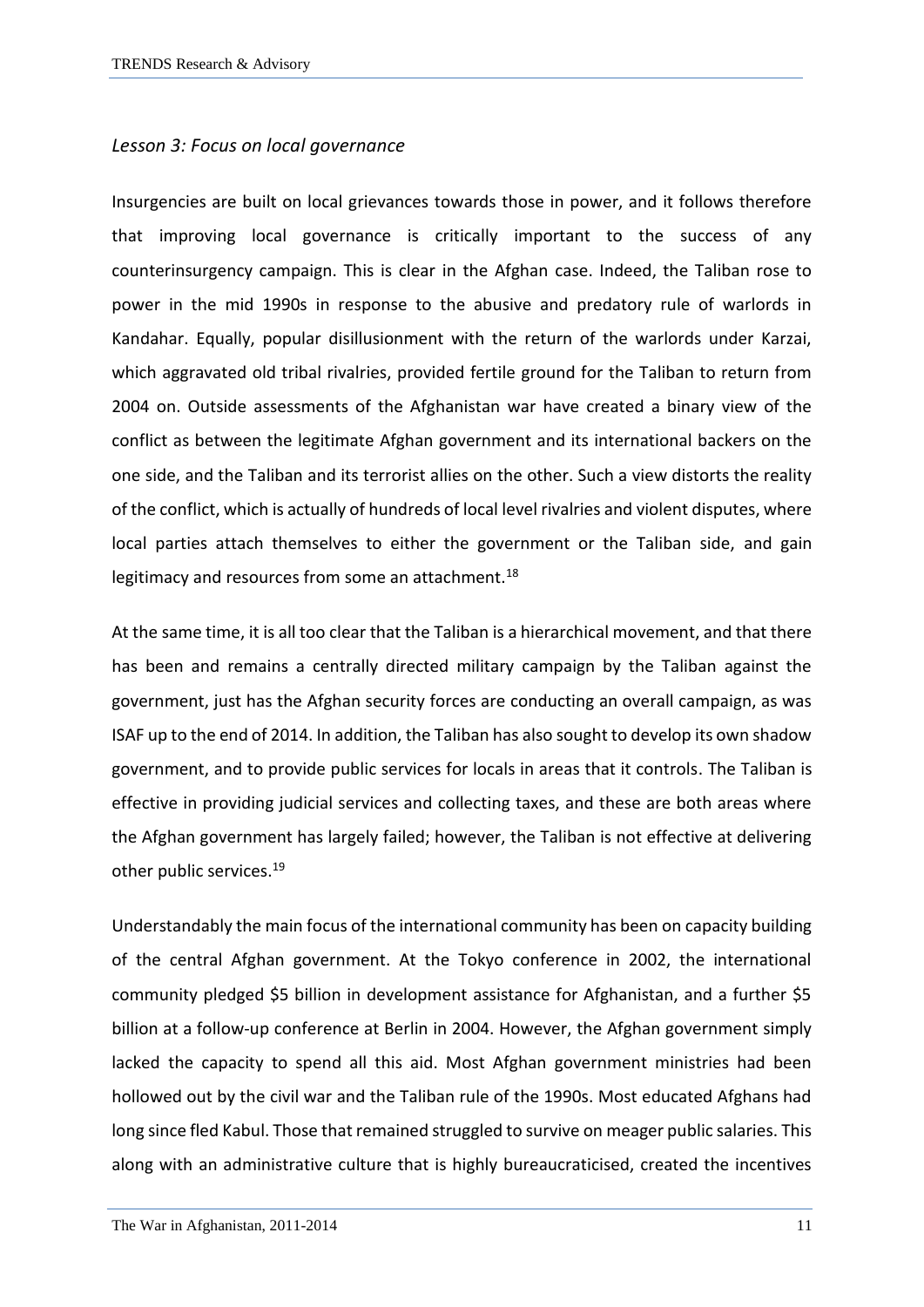and opportunities for corruption to flourish. In effect, Afghanistan was being overfed, and the failure to attach appropriate conditions on aid meant that no pressure was exerted on the Afghan government to tackle corruption. Within a decade the international community had created the best kleptocracy that money could buy.<sup>20</sup>

Complicating matters is that typical of countries that have predominantly rural populations, central government has little meaning for most people outside of Kabul. Reinforcing this is Afghan political culture; in Afghan history, the country's leaders have faired poorly in exerting their authority much beyond Kabul.<sup>21</sup> Thus, as important as improving the capacities and competence of central government in Afghanistan, has been improving sub-national government; this is the government experienced by most locals in their daily lives.

> *Improving local governance is critically important to the success of any counterinsurgency campaign.*

From the beginning, the British PRT sought to strengthen the capacities of provincial government. Thus, the British government insisted that the highly corrupt provincial governor of Helmand, Sher Mohammad Akhundzada, was replaced with somebody they could work with; his replaced, Mohammad Daoud, was a fairly capable technocrat not corrupted by Helmand politics. However, for most Helmandis, who consider fellow Helmandis from the neighbouring district to be foreigners, even provincial government is too remote. In other words, the key to connecting people with the government, was to do so at a really local level.

This point was well understood by McChrystal's team. They began to talk about the importance of local governance. Use of the term 'governance' as opposed to 'government' was deliberate, to emphasise the importance of informal government entities and practices, such as councils of local elders, as well as the formal structures of local government (the District Governor and his officers). This was especially important in giving communities a stake in the projects funded by international development assistance. The US military spend vast sums on funding local projects under the Commanders Emergency Response Programme, with the intent of 'winning the hearts and minds' of local communities; in this respect, US Army doctrine treated 'money as a weapon system.' In Helmand, the PRT similarly directly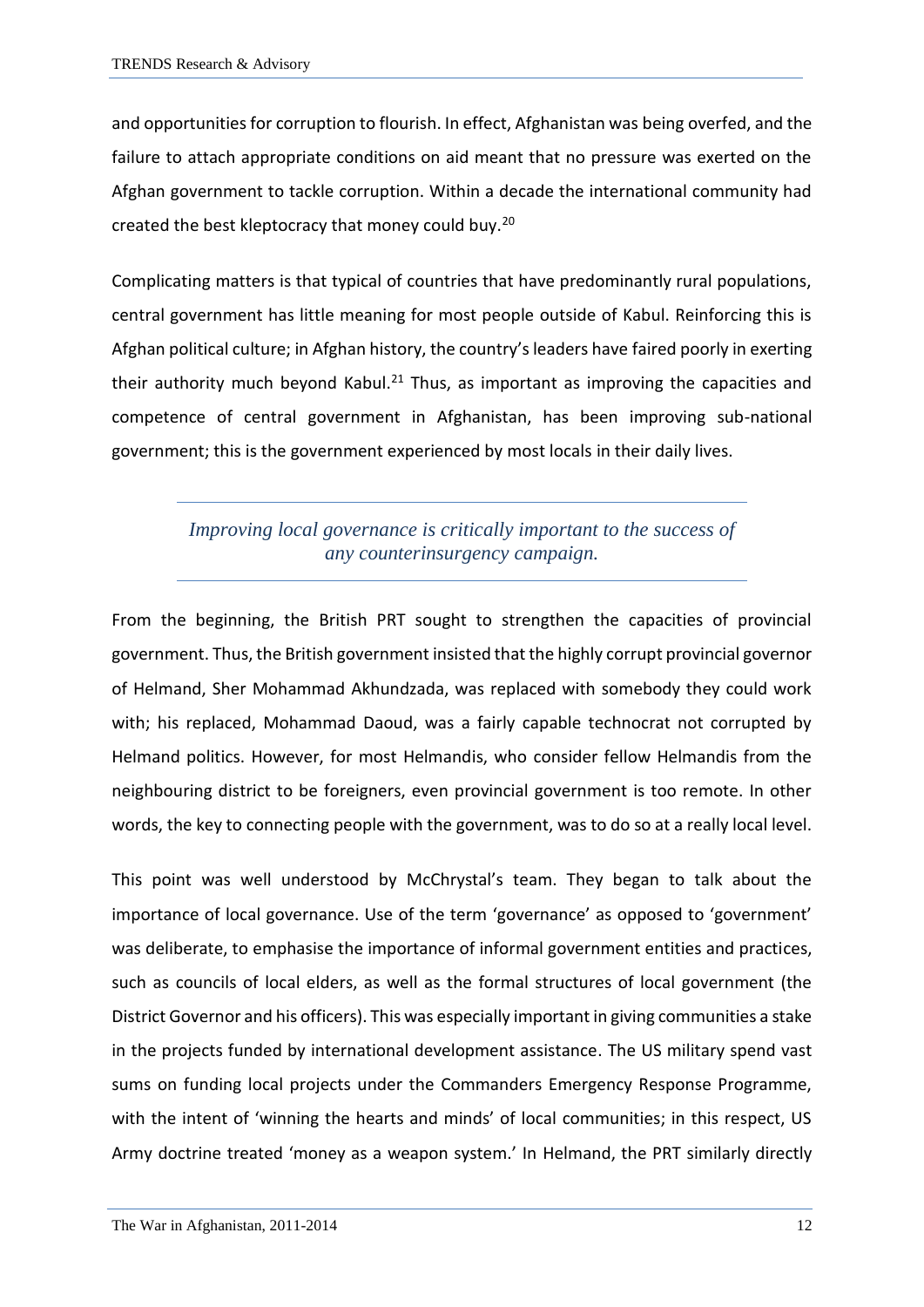commissioned rebuilding works and other projects. However, extensive field research in Helmand clearly showed that projects commissioned by international agents – be they military commanders or PRT stabilization advisors – did not win over local communities, but rather such projects were seen to favour one group at the expense of another.<sup>22</sup> From 2009, the British deployed political advisors to support district governors and the constitution and effective operation of district councils, and British development assistance was rooted through these district councils to ensure that local communities decided how the funding was spent. In this way, local communities were empowered and had a larger stake in the success of projects funded by international funding. Thus, whilst at the strategic level the western effort has been an unmitigated disaster in terms of creating a kleptocratic state, at the local level, there have been some significant successes in terms of improving government, services and infrastructure.

#### *Lesson 4: Be prepared for peace talks*

Most insurgencies that do end do so following peace talks. However, unpalatable this may be, it is a simple fact. Indeed, this is a logical corollary of the impossibility of military victory in counterinsurgency. From this perspective, the purpose of military operations is not only to create the security conditions for government to connect with the people, it is also to create incentives for insurgents to enter negotiations with the government.

A number of implications follow from this. The first is that one must be prepared for the possibility of peace talks. The Americans were not when they invaded Afghanistan following 9/11. By December 2001, the Taliban's northern front had collapsed, Kabul had fallen to the Northern Alliance, and the regime leaders had retreated to Kandahar. As anti-Taliban Pashtun forces were converging on Kandahar City, backed by US special forces and airpower, and led by Karzai as the newly appointed interim leader of Afghanistan, the Taliban sent a delegation to negotiate with Karzai. A meeting took place on 5 December 2001, at which the Taliban agreed to surrender Kandahar, and in exchange Karzai agreed to allow the Taliban to return peacefully to their homes, and even discussed the possibly of state pensions, bodyguards and cars for Taliban leaders. Deal making of this kind is integral to the Afghan way of war, which seeks to avoid bloody fights to the finish. In effect, the Taliban were 'recognizing the new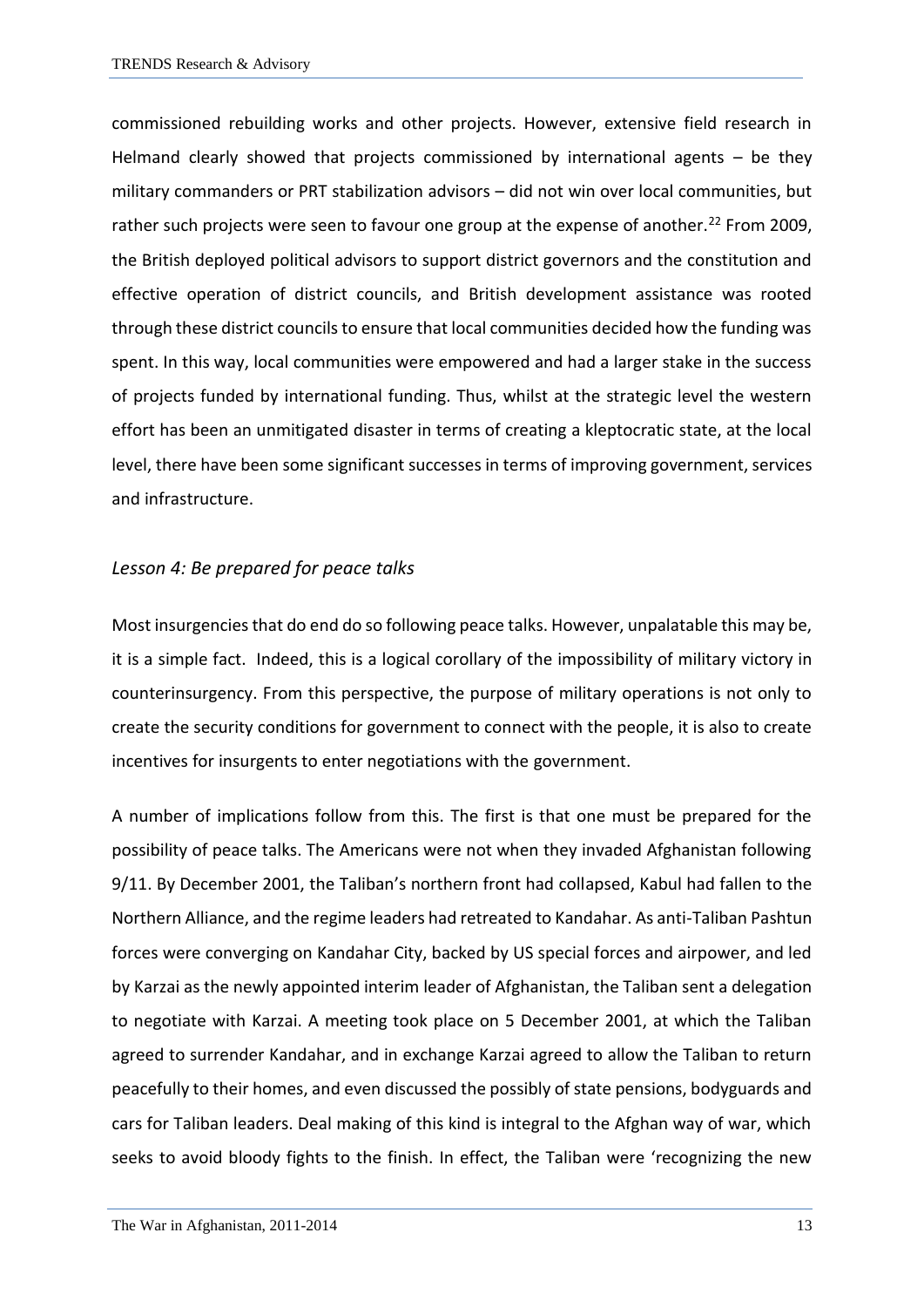dominant power.' The custom is such situations was for the losing side to 'surrender their weapons and vehicles in the expectation that some of these weapons and vehicles would be handed back.' <sup>23</sup> However, when the terms of this deal were passed on to US Defense Secretary, Donald Rumsfeld, he rejected it out of hand, ruling out the possibility of allowing Omar 'to live in dignity' in Kandahar. <sup>24</sup> It would seem that the idea of peace talks with the Taliban had never occurred to Americans. Perhaps this is unsurprising, as the American way of war, as practiced in the American Civil War, World War Two, and Vietnam, has a proclivity towards unlimited war aims and the utter defeat of opponents.<sup>25</sup> All the same, this was a missed opportunity.

*The purpose of military operations is not only to create the security conditions for government to connect with the people, it is also to create incentives for insurgents to enter negotiations with the government.*

Within any insurgent movement, one may expect to find pragmatists and hardliners. So it is with the Taliban. Indeed, this was reflected in the Taliban Emirate of the late 1990s. Formally the Emirate was ruled by Mullah Omar and his court of ideologues based in Kandahar, whilst Afghanistan was actually governed by the more pragmatically minded Taliban administrators based in Kabul. Today, the Taliban is governed by a leadership council, commonly called the Quetta Shura, under which sit a dozen commissions covering different functional areas, including military, political, financial and cultural commissions. Pragmatists are concentrated in the Political Commission, whose remit is to act as the foreign affairs department of the Taliban. Since 2013, the Political Commission has had a formal delegation based in Qatar, and with whom attempts have been made by various western parties to explore the possibility of peace talks. Formally, the Taliban have said that talks could only take place after all foreign troops had left Afghan soil. Informally Taliban pragmatists indicated a willingness to enter talks while US forces remain in Afghanistan, and also to renounce ties with Al Qaeda as negotiated outcome, this being a condition for the United States.<sup>26</sup> However, by 2013 it was too late; with ISAF scheduled to end in December 2014, the Taliban had every reason to continue its military campaign, confident that it would fair better when US and European combat forces had left Afghanistan.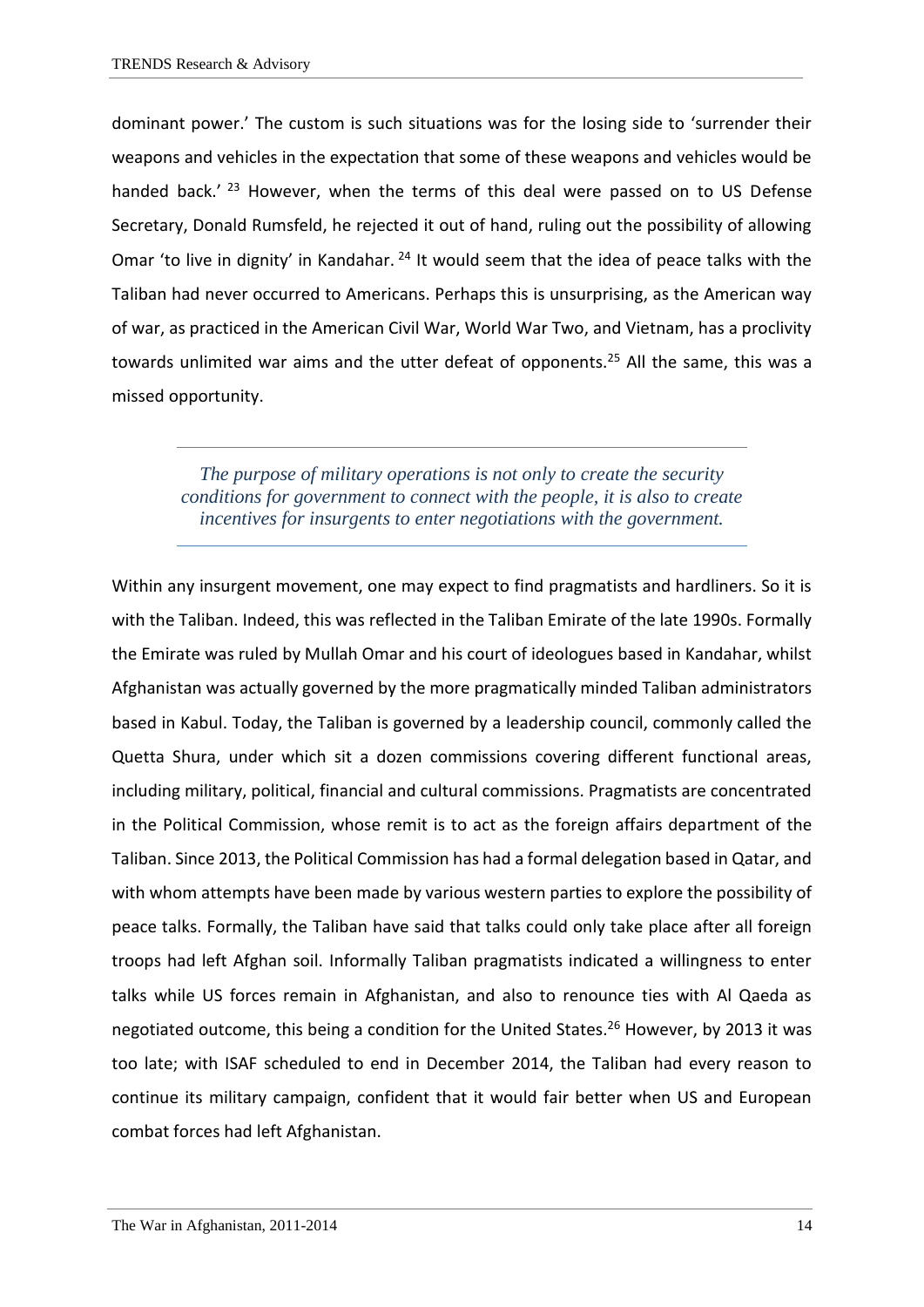The most prominent academic theory on negotiations in armed conflicts holds that the parties to a conflict will move towards negotiations when there is a 'mutually hurting stalemate', that is when both sides are worn out by the conflict and there is no prospect of a strategic breakthrough.<sup>27</sup> This makes intuitive sense; it is illogical to continue the fight in such a situation. However, in practice it is difficult for both sides to perceive themselves at the same time to be locked in a stalemate. Invariably, one side or the other will have the upper hand, or believe themselves to have the upper hand, in terms of military momentum. Accordingly, the side that is enjoying more military success will be motivated to continue the fight in the hope that it can defeat its opponent.

This dynamic has played out in Afghanistan since at least 2009, when the Obama administrated surged US military forces into the country. Whilst ISAF under McChrystal was pursuing a multifaceted campaign aimed at improving governance and protecting civilians, the primary objective was to inflict a military defeat on the Taliban. The major ISAF offensives launched in the south were intended to inflict a 'strategic defeat' on the Taliban. Since 2013, military momentum has been with the Taliban. Over 2013 and 2014, NATO forces progressively withdrew from the field in preparation for the ending of ISAF. Over this period, the Afghan national security forces increasingly had to operate without NATO support. The result has been all too predictable. The Taliban had made major gains, especially in the south and also in the north. In late 2015, the Taliban seized the city of Kunduz and had taken control of most of Helmand province. The Afghan security forces retook Kunduz after two weeks, and have regained some ground in Helmand. However, it is clear that momentum in the war is with the Taliban. In this situation, the Taliban may be forgiven for believing, as ISAF had in 2009-10, that victory is possible. In reality, it is not. For all their considerable shortcomings, the Afghan security forces are simply too large and capable for the Taliban to defeat outright. Equally, if the Afghan security forces working with ISAF were unable to beat the Taliban, then there is no prospect of their doing so now.<sup>28</sup>

Thus, the logical thing is for both sides to explore the possibilities of peace talks. A major mistake up to now has been to focus on one channel for peace talks. In 2013, when the US began to show interest in peace talks, as the ISAF campaign was losing momentum, it focused all of its efforts on engaging with the Taliban office in Qatar. The risk with such an approach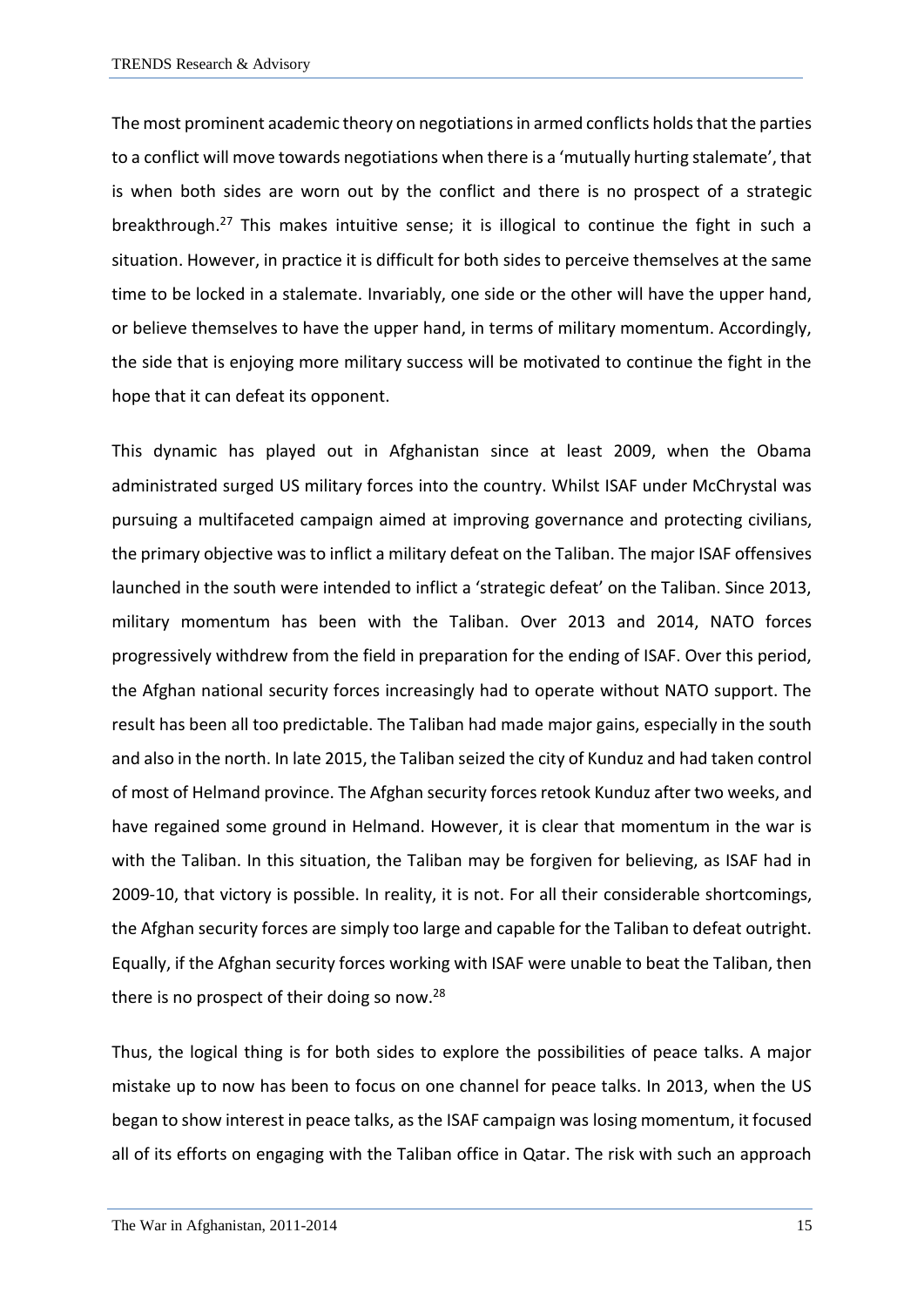is that the channel may collapse, as indeed happened in Qatar. Since his inauguration as Afghan President, Ashraf Ghani as attempted to create a new channel working through Pakistan, which has signaled a new willingness to put pressure on the Afghan Taliban to make peace. However, the west and indeed Afghan government cannot know how much leverage Pakistan is able and truly willing to exert on the Taliban. Thus, this channel is fraught with risk. A sensible approach would be to pursue multiple lines of communication, formal and informal (such as Track II talks), to develop a habit and practices of talking, and for each side to develop better understanding of the political agenda of the other and therefore of the 'negotiating space' for peace talks. Both sides must also accept that talks may occur alongside fighting. Such an approach is more complex and offers less apparent certainty than working through a single channel, and policymakers may find this uncomfortable, but this more realistic and offers better prospects of peace.<sup>29</sup>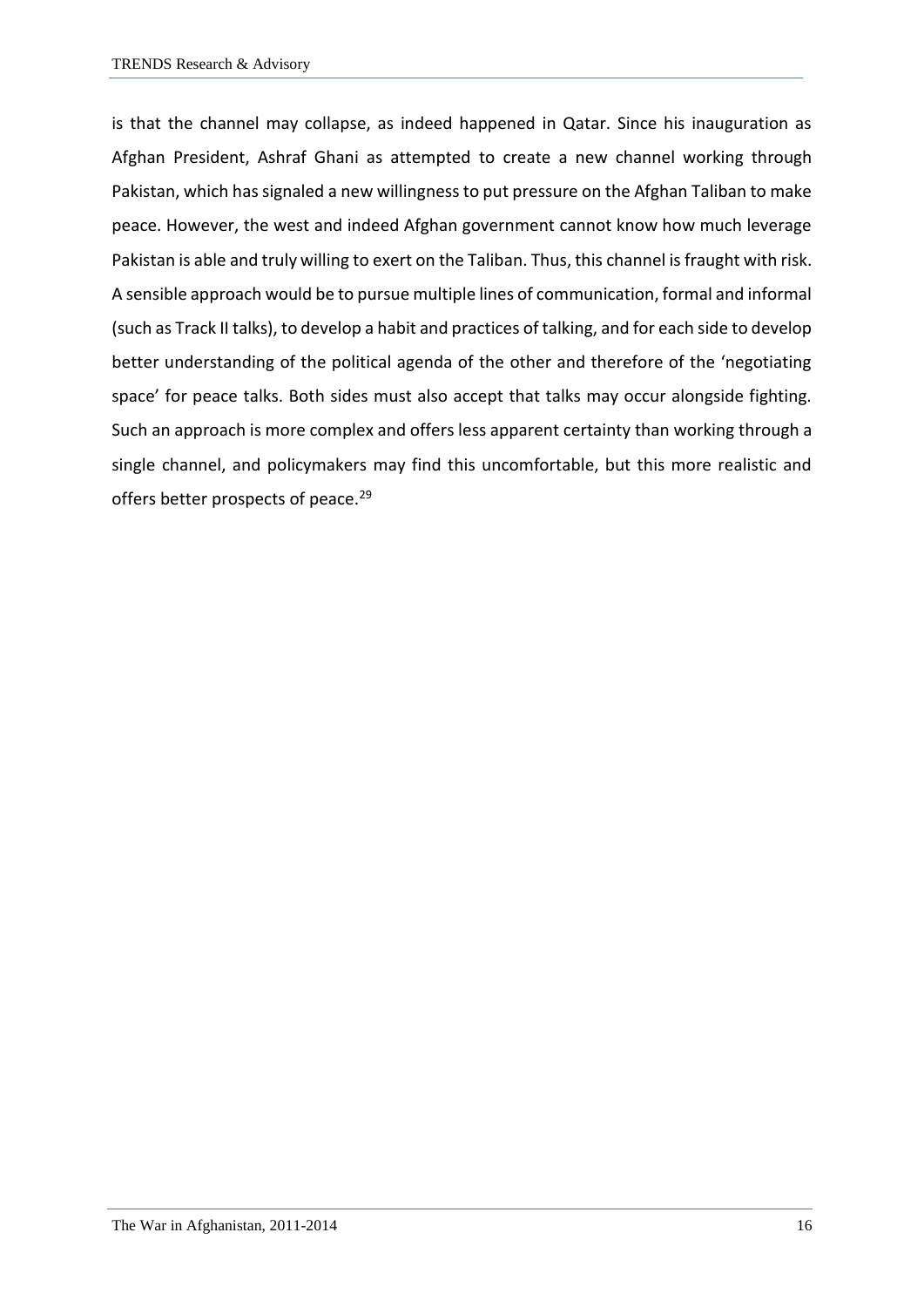## **References**

1

<sup>1</sup> Rodric Braithwaite, *Afgantsky: The Russians in Afghanistan, 1979-89* (London: Profile Books, 2011).

<sup>2</sup> Ahmed Rashid, *Taliban* (New Haven: Yale University Press, 2001); Alex Strick van Linschoten and Felix Kuehn, *An Enemy We Created* (London: Hurst, 2012).

<sup>3</sup> Strick van Linschoten and Kuehn, *An Enemy We Created*; Yaniv Barzali, *101 Days of War* (Washington DC: Potomac Books, 2013).

<sup>4</sup> Tim Bird and Alex Marshall, *Afghanistan: How the West Lost Its Way* (New Haven: Yale University Press, 2011).

<sup>5</sup> On the return of the Taliban, see Theo Farrell and Antonio Giustozzi, 'The Taliban at War: Inside the Helmand Insurgency, 2004-2012,' *International Affairs*, vol. 89, no. 3 (2013), pp. 845-871.

<sup>6</sup> David Galula, *Counterinsurgency Warfare: Theory and Practice* (Westport CT: Praeger, 2006 [1964]), p. 63.

 $<sup>7</sup>$  For discussion of the British campaign in Helmand see Theo Farrell, 'Improving in War:</sup> Military adaptation and the British in Helmand Province, Afghanistan, 2006-2009,' *Journal of Strategic Studies*, vol. 33, no.4 (2010): 567-594.

<sup>8</sup> See General Stanley McChrystal testimony at [http://www.c-span.org/video/?286758-](http://www.c-span.org/video/?286758-1/military-nominations-hearing) [1/military-nominations-hearing](http://www.c-span.org/video/?286758-1/military-nominations-hearing)

<sup>9</sup> This is argued in Christopher Griffin, 'Maior Combat Operations and Counterinsurgency Warfare: Plan Challe in Algeria, 1959-1960,' *Security Studies*, vol. 19, no. 3 (2010), pp. 555-89.

<sup>10</sup> For an assessment of Operation Moshtarak, see *Appraising Moshtarak: the Campaign in Nad-e-Ali District, Helmand*, Royal United Services Institute, June 2010, 13pp, at [http://www.rusi.org/downloads/assets/Appraising\\_Moshtarak.pdf](http://www.rusi.org/downloads/assets/Appraising_Moshtarak.pdf)

<sup>11</sup> Development, Concepts and Doctrine Centre, Joint Doctrine Publication 3-40, *Security and Stabilisation: The Military Contribution* (2009), chapter 3; Land Warfare Command, Army Field Manual, *Countering Insurgency*, AC 71876 (2009)

<sup>12</sup> General David Richards, *Taking Command* (London: Headline, 2014), chapter 13.

<sup>13</sup> Army General Staff, *Operation BANNER: An Analysis of Military Operations in Northern Ireland*, AC 71842 (2006);

<sup>14</sup> For brilliant analysis on this, see Rupert Smith, *The Utility of Force: The Art of War in the Modern World* (London: Penguin, 2007),

<sup>15</sup> Joint Doctrine Concepts Centre, *The Comprehensive Approach*, Joint Discussion Note 4/05 (2006).